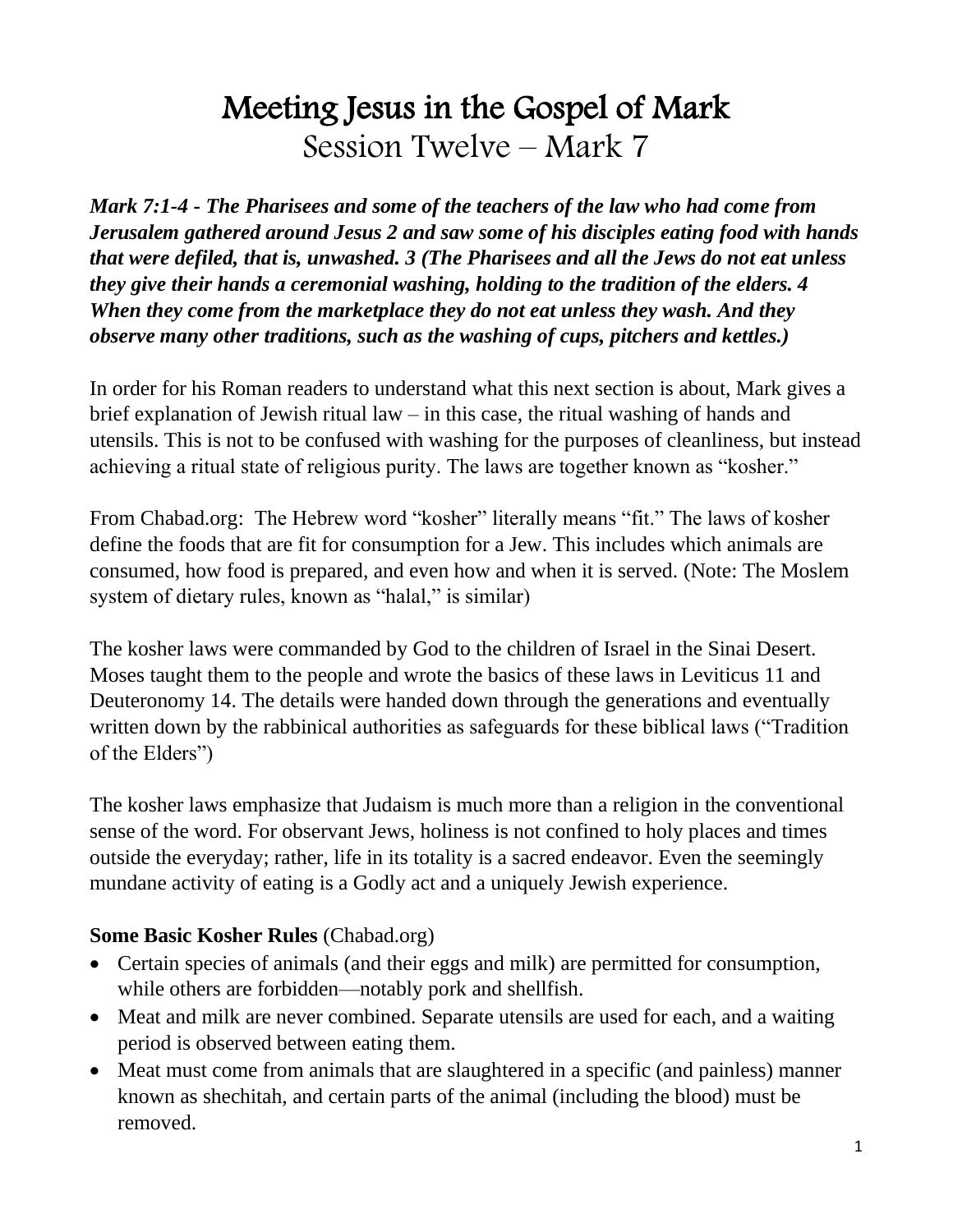- Fruits, vegetables and grains are basically always kosher, but must be insect free. Wine or grape juice, however, must be certified kosher.
- Since even a small trace of a non-kosher substance can render a food not kosher, all processed foods and eating establishments require certification by a reliable rabbi or kashrut supervision agency.

## **Which Animals Are Kosher?**

- Mammals: A mammal is kosher if it has split hooves and chews its cud. It must have both kosher signs. Examples: cows, sheep, goats and deer are kosher; pigs, rabbits, squirrels, bears, dogs, cats, camels and horses are not.
- Fowl: The Torah lists 24 non-kosher bird species—mostly predatory and scavenger birds. Kosher birds include chickens, ducks, geese, turkeys and pigeons.
- Reptiles, amphibians, worms and insects: With the exception of four types of locust, these are not kosher.
- Fish & Seafood: A water creature is kosher only if it has fins and scales. Examples: salmon, tuna, pike, flounder, carp and herring are kosher; catfish, sturgeon, swordfish, lobster, shellfish, crabs and all water mammals are not.

## **Blood Removal**

The blood of mammals and fowl is utterly forbidden for consumption according to the Torah. Within 72 hours of slaughter, all extractable blood is drained from the meat by a special soaking and salting process. (Today, most kosher meat is sold with the blood already removed.) The liver, which has an especially high blood content, needs to undergo a special broiling process before it can be eaten.

## **Meat and Milk**

Meat and milk are never combined. Separate utensils are used for each, and a waiting period is observed between eating them. Many observant Jewish homes have separate kitchens, or areas of the kitchen, to ensure separation, including two sinks, two dishwashers, and so on.

## **Kosher foods are divided into three categories:**

- Meat includes the meat or bones of mammals and fowl, soups or gravies made with them, and any food containing even a small quantity of the above.
- Dairy includes the milk of any kosher animal, all milk products made with it (cream, butter, cheese, etc.), and any food containing even a small quantity of the above.
- Pareve foods are neither "meat" nor "dairy." Eggs are pareve, as are all fruits, vegetables and grains. Pareve foods can be mixed with and eaten together with either meat or dairy.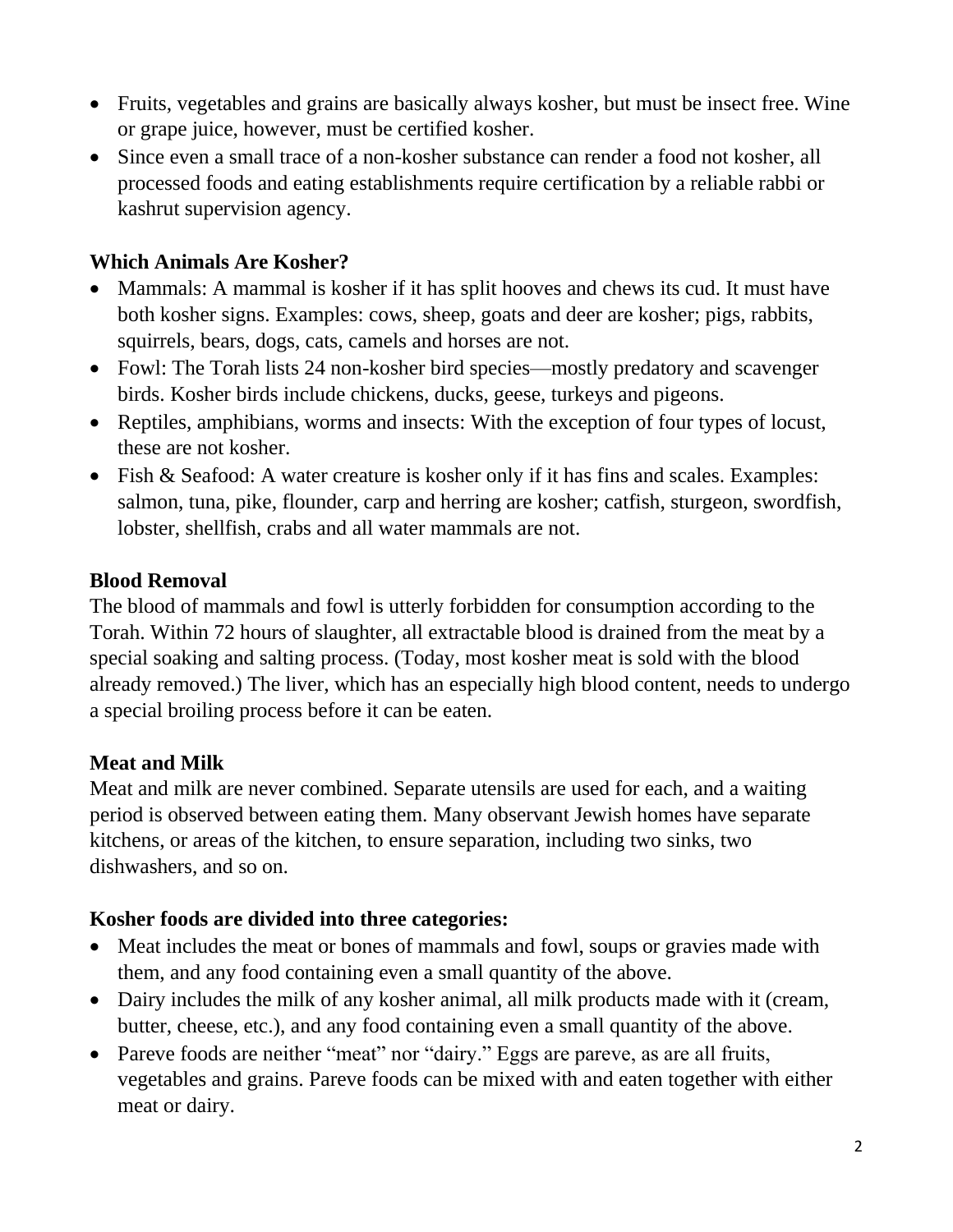### **Meal Hand-Washing (Chabad.org)**

- Your table is an altar. You are the high priest. That plate of delicious morsels before you, that's the sacrifice. You do the ritual washing of hands, say a blessing on the food, and then dig in, to elevate all those carbs and proteins into a divine experience.
- Fill a cup with water and pour twice on your right hand. Repeat on the left. (Lefties: reverse the order.) Make sure the water covers your entire hand until the wrist bone with each pour. Separate your fingers slightly to allow the water in between them.
- After washing, lift your hands chest-high and say the following blessing: Blessed are you, Lord our God, King of the universe, who has sanctified us with His commandments, and commanded us concerning the washing of the hands.
- Rub your hands together and then dry them. Be careful not to speak or get involved in anything else until you've recited the blessing on your bread and swallowed some too.

## *Mark 7:5 - So the Pharisees and teachers of the law asked Jesus, "Why don't your disciples live according to the tradition of the elders instead of eating their food with defiled hands?"*

For the Pharisees, to be a "good Jew" meant to carefully distinguish yourself from the surrounding society of both unobservant Jews and non-observant Gentiles, by following an extensive set of religious laws, behaviours and customs. They believed that only if the Hebrew people followed these laws meticulously, could the nation receive the blessing and favour of God. Breaking these laws would, they believed, result in destruction.

Despite having witnessed many of the miracles of Jesus, the Pharisees are nevertheless managing to focus only on his (and his disciples') observance of ritual tradition. Since their rules far exceeded the Biblical mandate, many Jews did not observe them – such as this ritual washing, which technically applied only to the priests working in the Temple (Exodus 30:18–21). Nowhere does the Bible stipulate that others must wash their hands for ritual purity.

*Exodus 30:18–21 "Make a bronze basin, with its bronze stand, for washing. Place it between the tent of meeting and the altar, and put water in it. Aaron and his sons are to wash their hands and feet with water from it. Whenever they enter the tent of meeting, they shall wash with water so that they will not die. Also, when they approach the altar to minister by presenting a food offering to the Lord, they shall wash their hands and feet so that they will not die. This is to be a lasting ordinance for Aaron and his descendants for the generations to come."*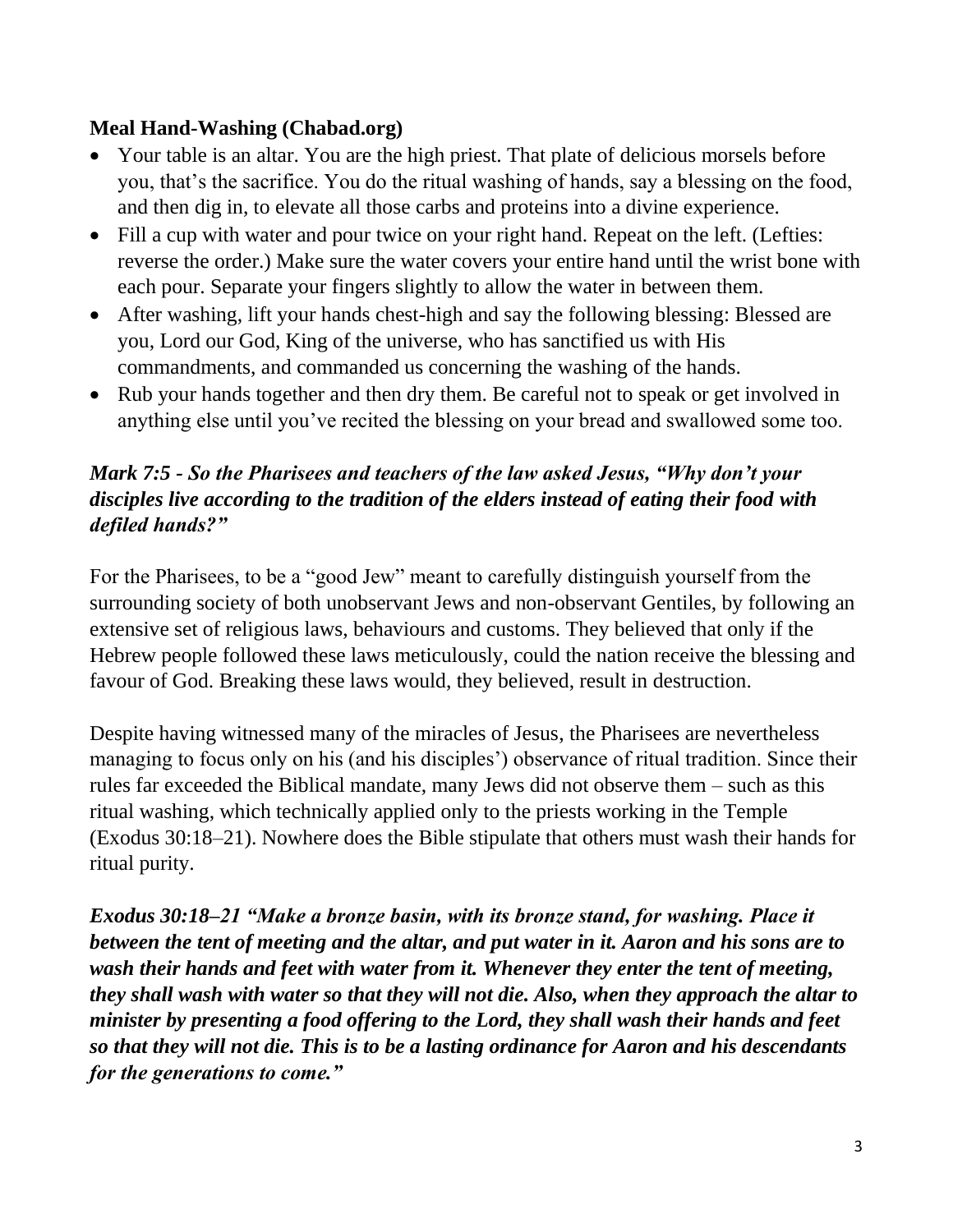*Mark 7:6-8 - Jesus replied, "Isaiah was right when he prophesied about you hypocrites; as it is written: "'These people honor me with their lips, but their hearts are far from me. They worship me in vain; their teachings are merely human rules.' You have let go of the commands of God and are holding on to human traditions."*

Jesus outlines the basis of his conflict with the Pharisees: in their obsession with following the rules, they have lost any sense of what the commands of God are to do: to lead us to peace with God and with one another. Jesus insists that the Pharisees have drifted away from God. And he is about to give a devastating example.

*Mark 7:9-13 - And he continued, "You have a fine way of setting aside the commands of God in order to observe your own traditions! 10 For Moses said, 'Honor your father and mother,' and, 'Anyone who curses their father or mother is to be put to death.' 11 But you say that if anyone declares that what might have been used to help their father or mother is Corban (that is, devoted to God) - 12 then you no longer let them do anything for their father or mother. 13 Thus you nullify the word of God by your tradition that you have handed down. And you do many things like that."*

Responsibility to care for one's parents is central in Judaic teaching. This is especially true in the days when there was no social service safety net – once you were too old to earn a living, or widowed, you depended upon your children to provide for you.

The Hebrew word in the Torah in the verse regarding parents, "kavod," does not really mean honour, which is an inadequate English translation. A better translation is "dignity." Thus, the commandment is to dignify one's father and mother, and to enable them to preserve their dignity.

Keeping parents clothed and fed when they can no longer do so for themselves retains their dignity. Similarly, assisting them with basic physical tasks preserves their dignity. Thus, the first commandment is to preserve a parent's dignity at all costs…

Jesus indicated full agreement with this interpretation. In his dispute with the Pharisees, Jesus affirms that honouring one's parents is connected with assuming responsibility for their dignity and care. Not even the most sacred religious obligation, says Jesus, excuses us from this responsibility.

Jesus uses the example of the practice known by the Hebrew word "Corban," which involves dedicating your wealth and possessions to God. Oftentimes this vow took the form of a living will, where a person continues to enjoy their wealth and property until their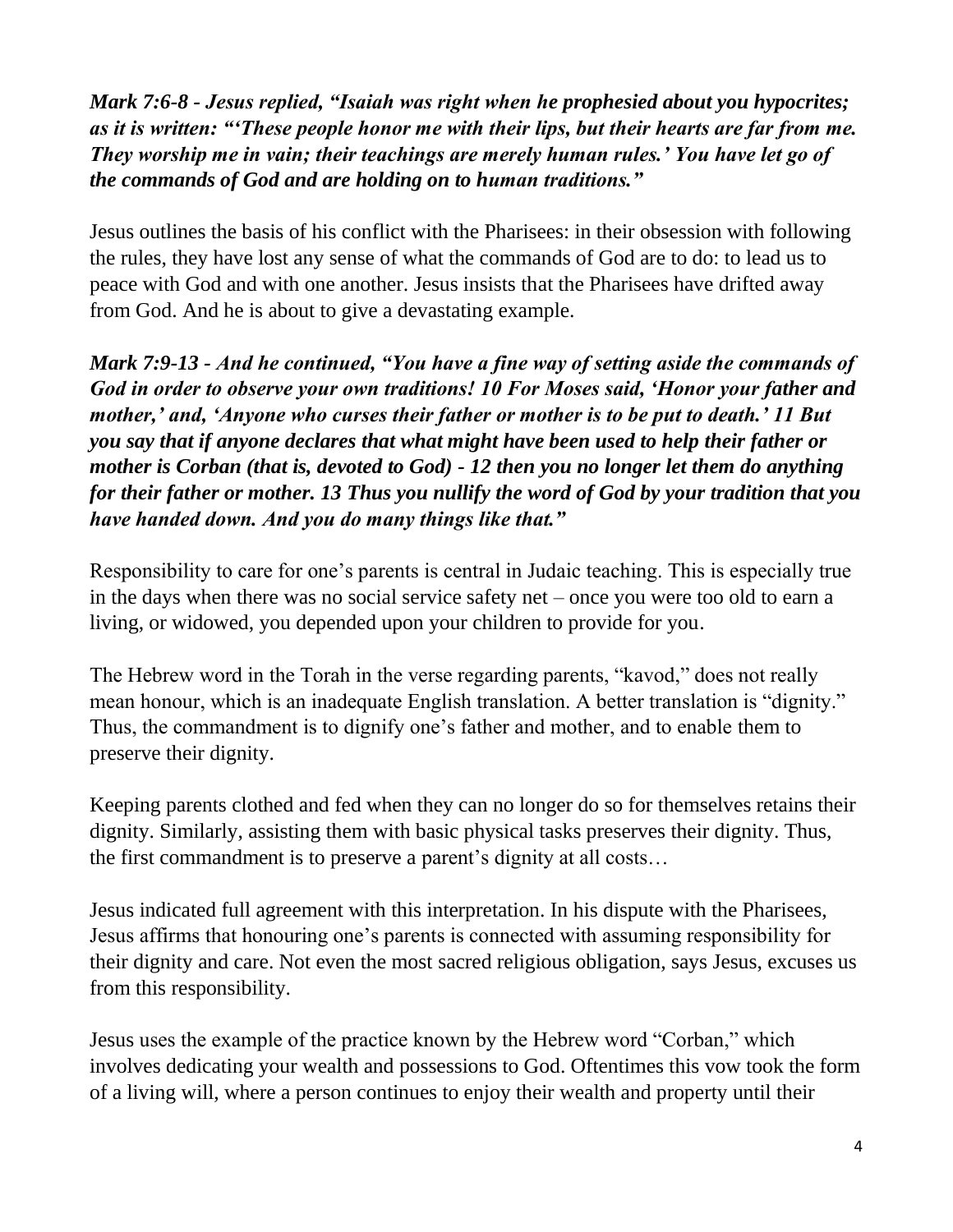death, when it becomes property of the Temple. Other times, "Corban" meant dedicating a percentage of your income automatically to the work of the Temple.

But even this most worthwhile of practices, says Jesus, does not free us from the commandment to honour our parents, and to provide for the maintenance of their dignity. A human rule or vow does not supersede the greater commandment of care for another person. Jesus is accusing the Pharisees of placing obedience to man-made rules over the necessity of loving God, and your neighbour as yourself.

*Mark 7:14-19 - Again Jesus called the crowd to him and said, "Listen to me, everyone, and understand this. 15 Nothing outside a person can defile them by going into them. Rather, it is what comes out of a person that defiles them." 17 After he had left the crowd and entered the house, his disciples asked him about this parable. 18 "Are you so dull?" he asked. "Don't you see that nothing that enters a person from the outside can defile them? 19 For it doesn't go into their heart but into their stomach, and then out of the body." (In saying this, Jesus declared all foods clean.)*

These are some of Jesus' most dangerous words: he is effectively, as Mark points out, undermining the whole Kosher system of clean / unclean foods. Whether or not his listeners understood that at the time, the church came to (reluctantly) embrace this teaching, due to the work of both Peter (see Acts 10:9-16) and Paul.

The largest crisis faced by the early church was whether Christians were obligated to follow the extensive Kosher system of rules (often summarised as "circumcision") – particularly those coming into the Christian faith who were not Jewish – itself a radical new idea. The dispute is "solved" in a major church conference detailed in Acts 15. Mark's comment *(In saying this, Jesus declared all foods clean.)* reflects this revised understanding.

*Mark 7:20-23 - He went on: "What comes out of a person is what defiles them. 21 For it is from within, out of a person's heart, that evil thoughts come—sexual immorality, theft, murder, 22 adultery, greed, malice, deceit, lewdness, envy, slander, arrogance and folly. 23 All these evils come from inside and defile a person."*

This statement of Jesus reflects his teaching from the Sermon on the Mount. Jesus is reminding us that the rules exist to provide an external structure for the internal life – but it is that which is found "in the heart" which matters. For instance, hatred, which begins in the heart, is what leads to murder. "Thou Shalt Not Kill," says Jesus, is as much about the hatred leading to the desire to kill, as it is about the external act itself.